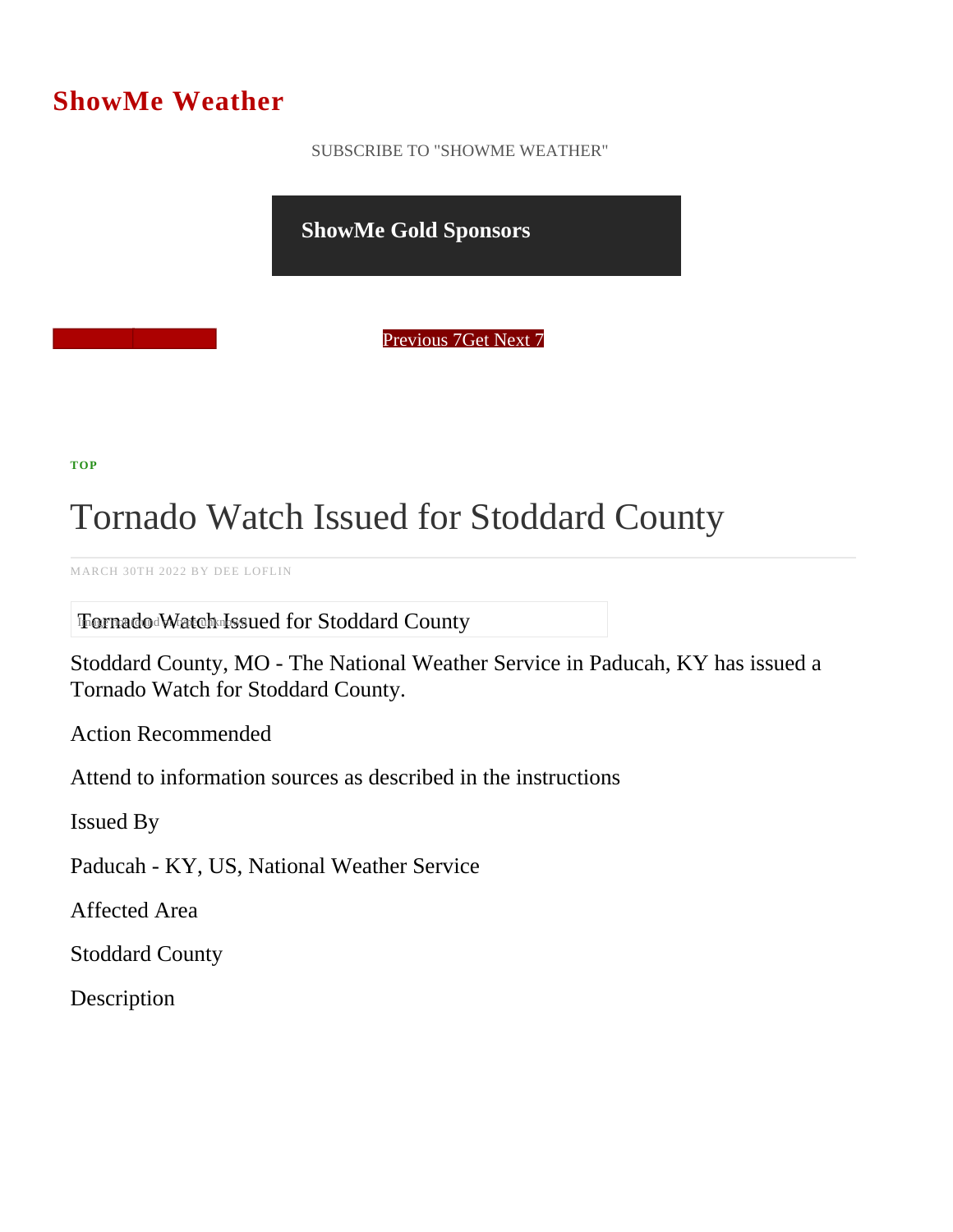## THE NATIONAL WEATHER SERVICE HAS ISSUED TORNADO WATCH 79 IN EFFECT UNTIL 10 PM CDT THIS EVENING FOR THE FOLLOWING AREAS

## IN ILLINOIS THIS WATCH INCLUDES 19 COUNTIES

IN SOUTHEAST ILLINOIS

EDWARDS

IN SOUTHERN ILLINOIS

ALEXANDER FRANKLIN GALLATIN HAMILTON HARDIN JACKSON JEFFERSON JOHNSON MASSAC PERRY POPE PULASKI SALINE UNION WABASH WAYNE WHITE WILLIAMSON

IN INDIANA THIS WATCH INCLUDES 6 COUNTIES

IN SOUTHWEST INDIANA

**POSEY** 

IN SOUTHWEST INDIANA

GIBSON PIKE SPENCER VANDERBURGH WARRICK

IN KENTUCKY THIS WATCH INCLUDES 22 COUNTIES

IN WESTERN KENTUCKY

BALLARD CALDWELL CALLOWAY CARLISLE CHRISTIAN CRITTENDEN DAVIESS FULTON GRAVES HENDERSON HICKMAN HOPKINS LIVINGSTON LYON MARSHALL MCCRACKEN MCLEAN MUHLENBERG TODD TRIGG UNION WEBSTER

IN MISSOURI THIS WATCH INCLUDES 9 COUNTIES

IN SOUTHEAST MISSOURI

BOLLINGER BUTLER CAPE GIRARDEAU MISSISSIPPI NEW MADRID PERRY SCOTT STODDARD WAYNE

THIS INCLUDES THE CITIES OF ALBION, BARDWELL, BENTON, BLOOMFIELD, BOONVILLE, CADIZ, CAIRO, CALHOUN, CAPE GIRARDEAU,